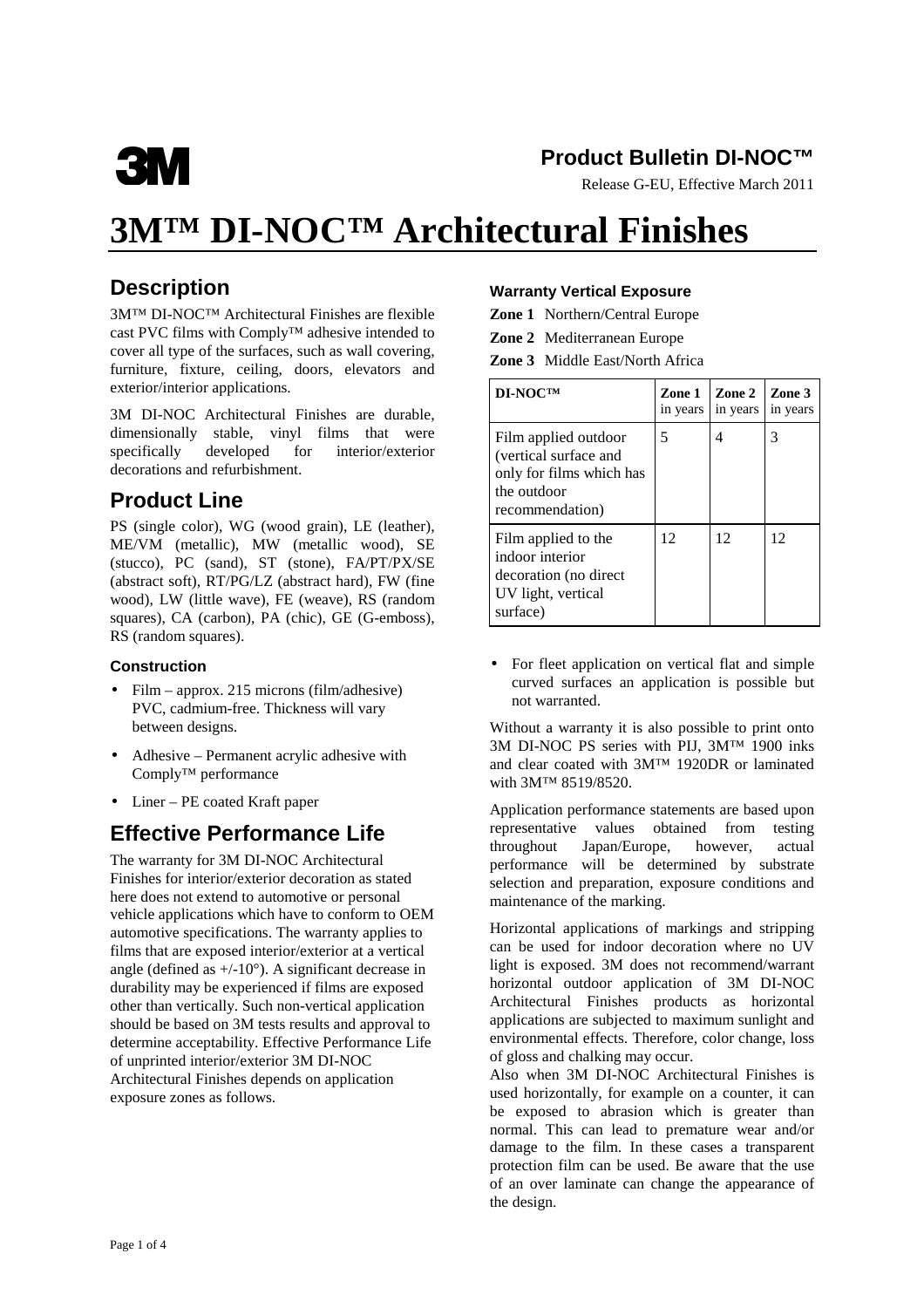### **Fabrication Cutting with Electronic Systems**

3M DI-NOC Architectural Finishes is normally applied in sheets directly from the roll. In case people want to cut or screen-print that is possible but not the primary intention of the film. Knife adjustment may be required as the product construction may differ from comparable products. The minimum height for text is 10 mm.

### **Weeding**

It is recommended to weed 3M DI-NOC Architectural Finishes immediately after cutting. This is to minimize the effect of possible adhesive flow 24 hours or more after cutting.

**Note:** 3M DI-NOC is not treated with antistatic charges.

### **Screen Printing and Clear Coating**

Whilst 3M DI-NOC Series PS can be screen printed, other products such as the Controltac™ Plus series of films, for example, are more suitable

for this process. If screen printing is necessary, then 3M™ Screen Printing Ink Series 1900 or PIJ printing is recommended. The graphic should be protected with 3M™ 1920DR clear coat or laminated with 3M™ 8519/8520.

The 4 color half tone printing is not recommended or warranted.

#### **Premasking/Prespacing**

3M™ SCPS-55 for prespacing of cut letters is recommended.

#### **Preparation of Substrates**

Refer to DI-NOC™ Instruction Bulletin.

### **Application Temperature**

3M recommends applying 3M DI-NOC products at 15° - 38° C. Wet application of 3M DI-NOC Architectural Finishes is not recommended due to Comply™ adhesive.

Specific information: Instruction Bulletin 3M DI-NOC Architectural Finishes

# **Physical and Chemical Properties**

Values given are typical and are not for use in specifications. If a custom specification is desired, a request should be submitted through your sales representative. The following data is given for unprinted film.

### **Physical Properties**

| <b>Property</b>                                                                                                                                                                          | <b>Metric Units</b>        |
|------------------------------------------------------------------------------------------------------------------------------------------------------------------------------------------|----------------------------|
| Thickness ( $Film + Adhesive$ )                                                                                                                                                          | $0.210$ mm $- 0.220$ mm    |
| Elongation                                                                                                                                                                               | >100%                      |
| Dimensional Stability (X-gash)                                                                                                                                                           | $> 0.3$ mm max             |
| <b>Abrasion Resistance</b>                                                                                                                                                               | 1000 cycles                |
| Taber abrasion (0.5 kg load, CS-17)                                                                                                                                                      | Surface will be<br>damaged |
|                                                                                                                                                                                          |                            |
| <b>Impact Resistance</b>                                                                                                                                                                 |                            |
| (Gardner at $0^{\circ}$ C), 2 lb X 5 inch at $4^{\circ}$ C                                                                                                                               | No effect                  |
| Humidity Resistance at $40^{\circ}$ C (95% RH X 7 days)                                                                                                                                  | No effect                  |
| Water Resistance (40 $\rm{°C}$ water X 7 days)                                                                                                                                           | No effect                  |
| Stain Resistance 18 hours                                                                                                                                                                |                            |
| Milk, Coffee, Wine, Lemon juice, Tea, Vinegar, Soybean oil, Salt water (1%),<br>Ammonium water, Soap water (1%), Synthetic detergent, Hydrochloric acid (10%),<br>Sodium hydroxide (10%) | No effect                  |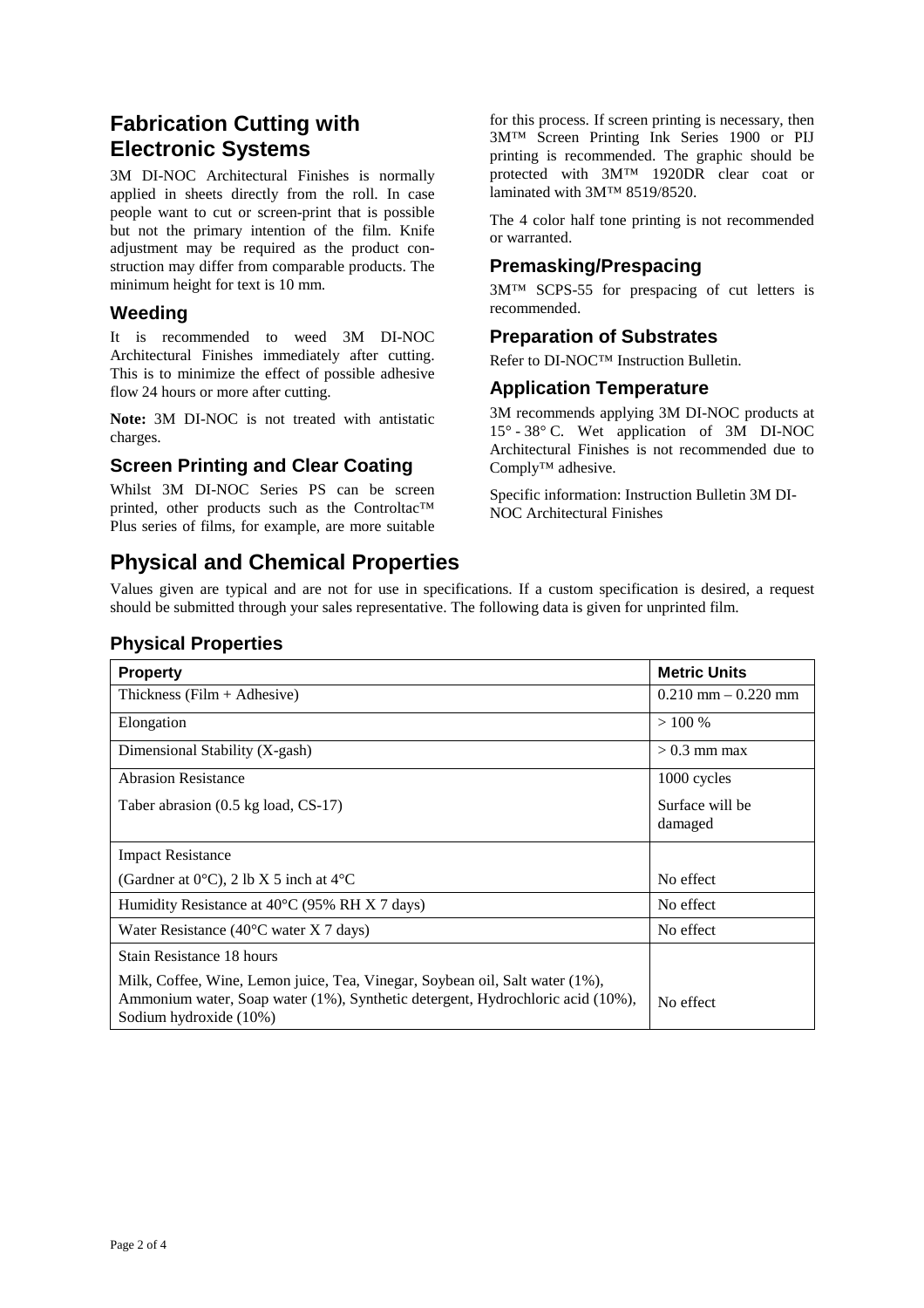#### **Adhesion (N/25 mm)**

| <b>Substrate</b>              | <b>Adhesion (No Primer)</b> | Adhesion (W/DP-900N) |
|-------------------------------|-----------------------------|----------------------|
| Lauan Veneer                  | 4.9                         | 34.3                 |
| China Veneer                  | 4.9                         | 30.4                 |
| <b>Plaster Board</b>          | $\overline{\phantom{0}}$    | $4.9*$               |
| Asbestos Slate Board          | 4.9                         | 34.3                 |
| Melamine-baked Steel Sheet    | 30.4                        | 52                   |
| Phosphate-coated Steel Sheet  | 24.5                        | 54                   |
| <b>PVC-coated Steel Sheet</b> | 44.1                        | 44.1                 |
| Aluminum                      | 27.1                        | 39                   |
| <b>Stainless Steel Sheet</b>  | 37.2                        | 42                   |
| Acrylic Board                 | 38.2                        | 54.9                 |
| Mortar                        | 3.9                         | 21.6                 |

\* Material damage

### **Chemical Resistance**

Product applied to an aluminum panel, conditioned for 72 hours and then immersed in the chemical agents.

#### **Test Result**

| <b>Chemical Agent</b>           | <b>Exposure Time</b> | <b>Result</b>  |
|---------------------------------|----------------------|----------------|
| Heptane                         | 5 hours              | N <sub>0</sub> |
| Ethyl alcohol                   | 5 hours              | No             |
| Water                           | 7 days               | N <sub>0</sub> |
| Salt Spray $(5\%, 43^{\circ}C)$ | 7 days               | N <sub>0</sub> |
| Methyl Ethyl Ketone (MEK)       | 10 minutes           | Severe attack  |
| Xylene                          | 20 minutes           | Severe attack  |

#### **Stain Resistance**

3M DI-NOC product applied to an aluminum panel and placed in direct contact with the following substances at 20°C, 65%RH.

#### **Substances**

Milk, Coffee, Wine, Lemon Juice, Tea, Sodium Hydroxide (10%), Soybean Oil, Salt Water (1%), Household ammonia, Soapy Water (1%), Synthetic Detergent, Hydrochloric Acid (10%), Vinegar.

*Test Result: No effect*